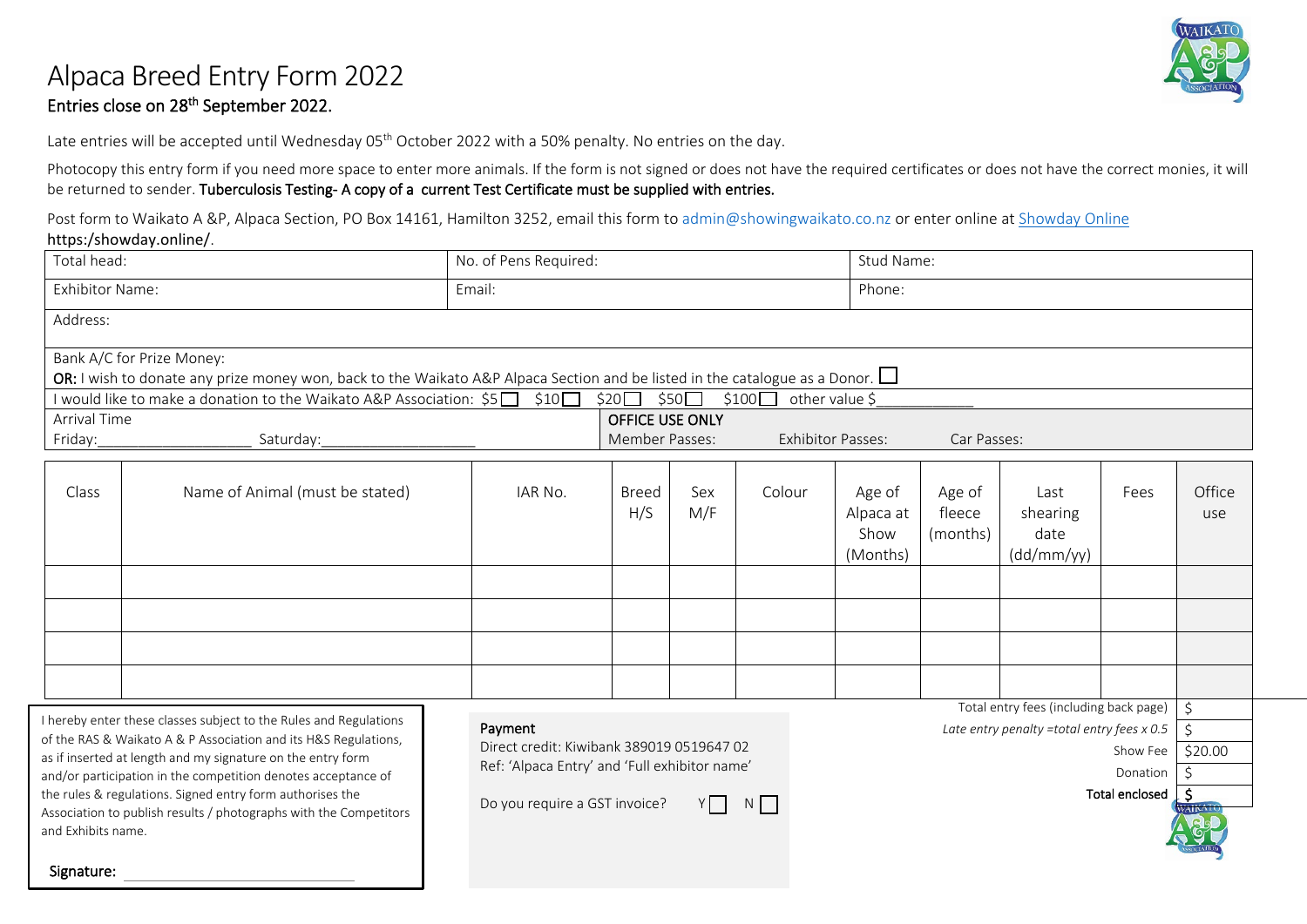| Class | Name of Animal (must be stated) | IAR No. | Breed<br>H/S | Sex<br>M/F | Colour | Age of<br>Alpaca at<br>Show<br>(Months) | Age of<br>fleece<br>(months) | Last<br>shearing<br>date<br>(dd/mm/yy) | Fees | Office<br>use |
|-------|---------------------------------|---------|--------------|------------|--------|-----------------------------------------|------------------------------|----------------------------------------|------|---------------|
|       |                                 |         |              |            |        |                                         |                              |                                        |      |               |
|       |                                 |         |              |            |        |                                         |                              |                                        |      |               |
|       |                                 |         |              |            |        |                                         |                              |                                        |      |               |
|       |                                 |         |              |            |        |                                         |                              |                                        |      |               |
|       |                                 |         |              |            |        |                                         |                              |                                        |      |               |
|       |                                 |         |              |            |        |                                         |                              |                                        |      |               |
|       |                                 |         |              |            |        |                                         |                              |                                        |      |               |
|       |                                 |         |              |            |        |                                         |                              |                                        |      |               |
|       |                                 |         |              |            |        |                                         |                              |                                        |      |               |
|       |                                 |         |              |            |        |                                         |                              |                                        |      |               |
|       |                                 |         |              |            |        |                                         |                              |                                        |      |               |
|       |                                 |         |              |            |        |                                         |                              |                                        |      |               |
|       |                                 |         |              |            |        |                                         |                              |                                        |      |               |
|       |                                 |         |              |            |        |                                         |                              |                                        |      |               |
|       |                                 |         |              |            |        |                                         |                              | Add total to $\vert \sin$              |      |               |

front page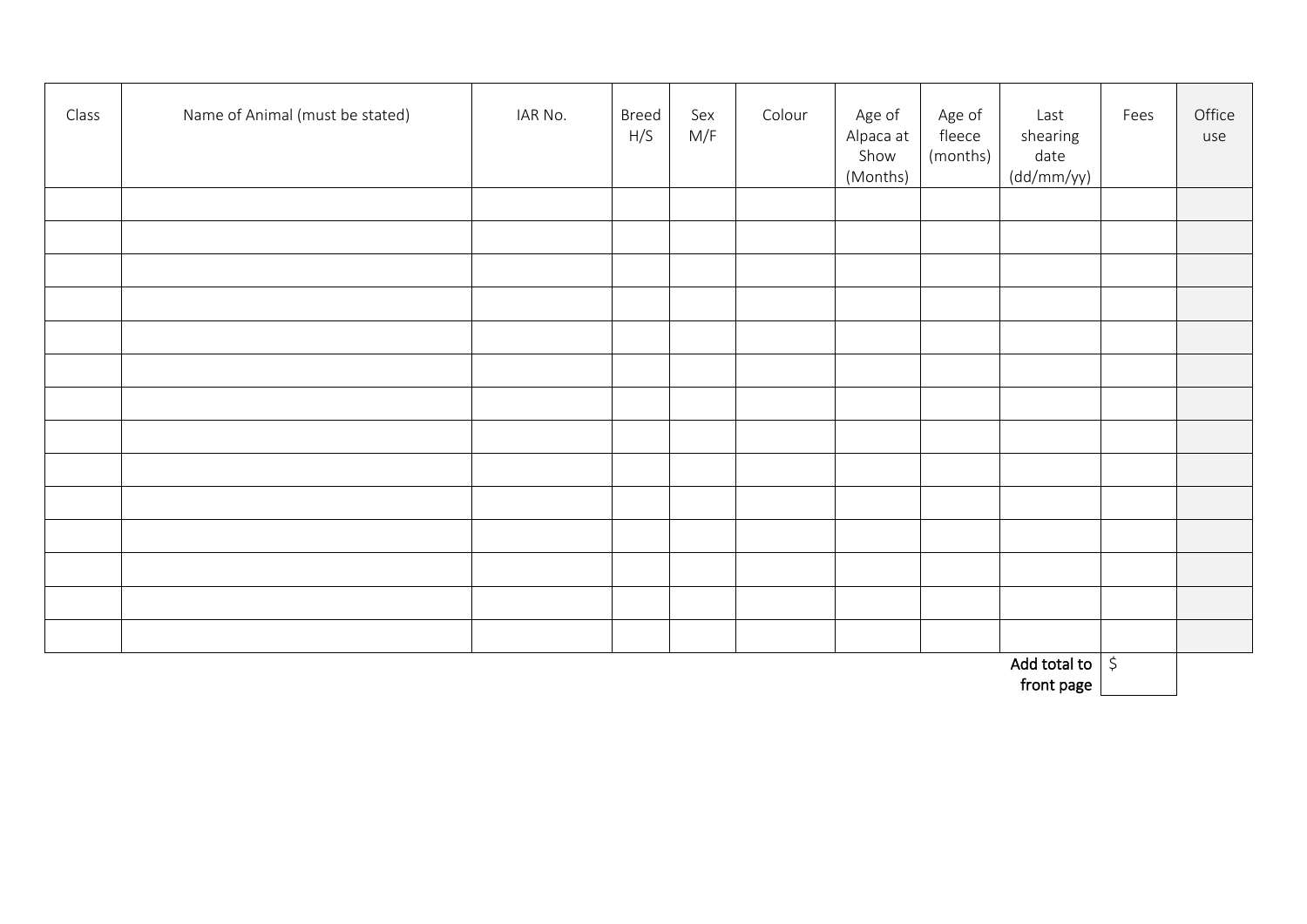#### Alpaca Fleece Entry Form 2022 Entries close on 28th September, 2022.



Late entries will be accepted until Wednesday 5<sup>th</sup> October 2022 with a 50% penalty. No entries on the day.

Photocopy this entry form if you need more space to enter more fleeces. If the form is not signed or does not have the required certificates or does not have the correct monies, it will be returned to sender.

Post form to Waikato A &P, Alpaca Section, PO Box 14161, Hamilton 3252, email in to [admin@showingwaikato.co.nz](mailto:admin@showingwaikato.co.nz) or enter online at [Showday Online.](https://showday.online/showday/show/240f39f0-ad87-4c7e-8c4f-22daa1ffe28f)

| <b>Exhibitor Name:</b>                                                                                                                                                                                                                                                                                                                           |                                                                                                                                                                 | Stud Name: |                                                                                            |                                   |            | <b>Total Fleeces Entered:</b> |                                          |                                                                                      |                            |                     |
|--------------------------------------------------------------------------------------------------------------------------------------------------------------------------------------------------------------------------------------------------------------------------------------------------------------------------------------------------|-----------------------------------------------------------------------------------------------------------------------------------------------------------------|------------|--------------------------------------------------------------------------------------------|-----------------------------------|------------|-------------------------------|------------------------------------------|--------------------------------------------------------------------------------------|----------------------------|---------------------|
| Phone:                                                                                                                                                                                                                                                                                                                                           | Email:                                                                                                                                                          |            |                                                                                            |                                   |            |                               |                                          |                                                                                      |                            |                     |
| Address:                                                                                                                                                                                                                                                                                                                                         |                                                                                                                                                                 |            |                                                                                            |                                   |            |                               |                                          |                                                                                      |                            |                     |
|                                                                                                                                                                                                                                                                                                                                                  | Bank A/C for Prize Money:<br>OR: I wish to donate any prize money won, back to the Waikato A&P Alpaca Section and be listed in the catalogue as a Donor. $\Box$ |            |                                                                                            |                                   |            |                               |                                          |                                                                                      |                            |                     |
|                                                                                                                                                                                                                                                                                                                                                  | I would like to make a donation to the Waikato A&P Association: \$5□ \$10□                                                                                      |            |                                                                                            | $$20$ $$50$                       | $$100\Box$ | other value \$                |                                          |                                                                                      |                            |                     |
|                                                                                                                                                                                                                                                                                                                                                  |                                                                                                                                                                 |            |                                                                                            | OFFICE USE ONLY<br>Member Passes: |            | <b>Exhibitor Passes:</b>      | Car Passes:                              |                                                                                      |                            |                     |
| Class                                                                                                                                                                                                                                                                                                                                            | Name of Animal (must be stated)                                                                                                                                 | IAR No.    | Breed<br>H/S                                                                               | Sex<br>M/F                        | Colour     | Date Shorn<br>(dd/mm/yy)      | Alpaca<br>Age at<br>shearing<br>(months) | Fleece<br>age at<br>shearing<br>(months)                                             | Fees                       | Office<br>use       |
| I hereby enter these classes subject to the Rules and<br>Regulations of the RAS & Waikato A & P Association and<br>its H&S Regulations, as if inserted at length and my<br>signature on the entry form and/or participation in the<br>competition denotes acceptance of the rules &<br>regulations. Signed entry form authorises the Association |                                                                                                                                                                 | Payment:   | Direct credit: Kiwibank 389019 0519647 02<br>Ref: 'Alpaca Entry' and 'Full exhibitor name' |                                   |            |                               |                                          | Total entry fees (including back page)<br>Late entry penalty =total entry fees x 0.5 | Donation<br>Total enclosed | $\zeta$<br>\$<br>-Ś |

Do you require a GST invoice?  $Y \cap N$ 

Signature:

and Exhibits name.

to publish results / photographs with the Competitors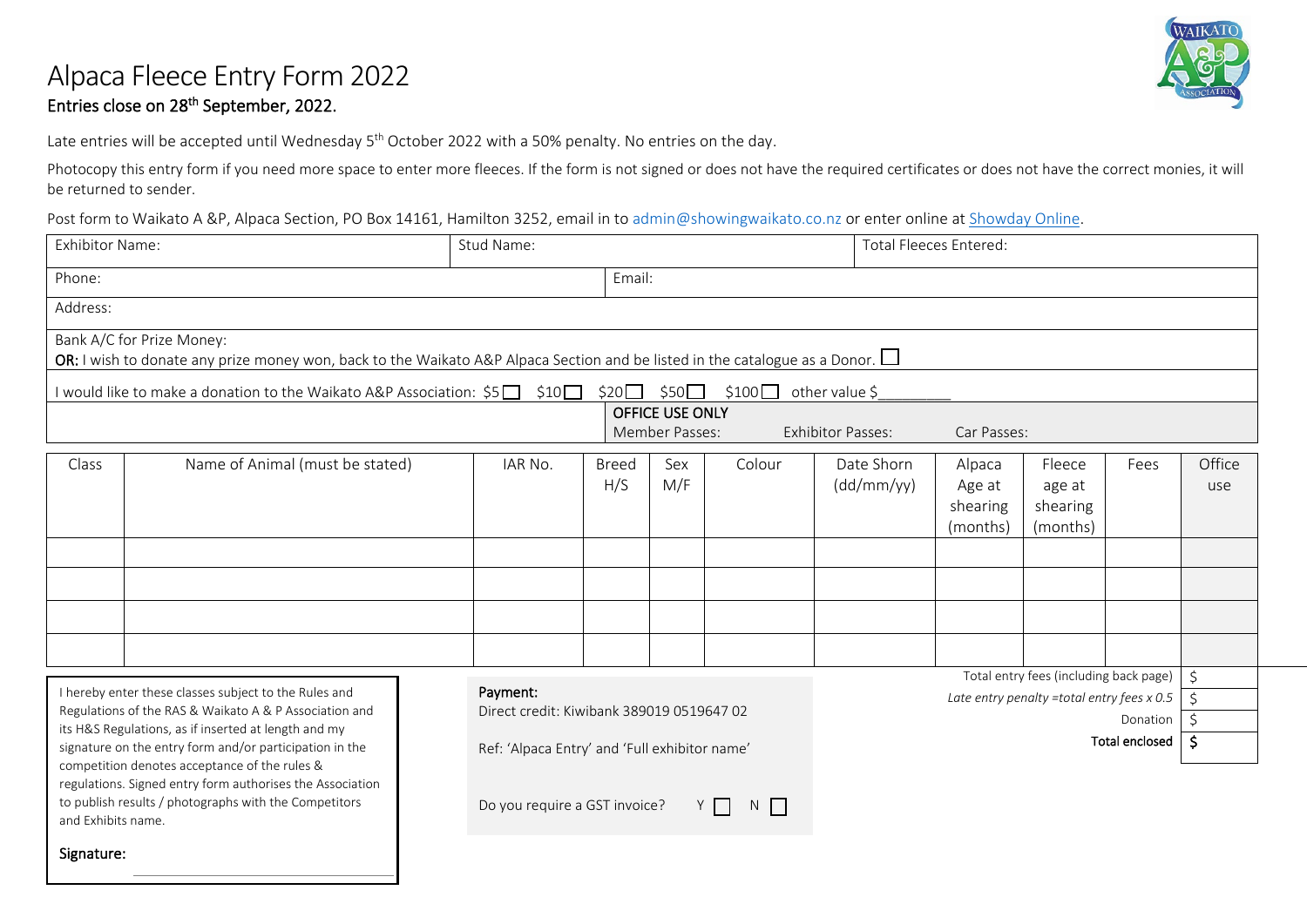

| Class | Name of Animal (must be stated) | IAR No. | Breed<br>H/S | Sex<br>M/F | Colour | Date Shorn<br>(dd/mm/yy) | Alpaca             | Fleece             | Fees | Office |
|-------|---------------------------------|---------|--------------|------------|--------|--------------------------|--------------------|--------------------|------|--------|
|       |                                 |         |              |            |        |                          | Age at<br>shearing | age at<br>shearing |      | use    |
|       |                                 |         |              |            |        |                          | (months)           | (months)           |      |        |
|       |                                 |         |              |            |        |                          |                    |                    |      |        |
|       |                                 |         |              |            |        |                          |                    |                    |      |        |
|       |                                 |         |              |            |        |                          |                    |                    |      |        |
|       |                                 |         |              |            |        |                          |                    |                    |      |        |
|       |                                 |         |              |            |        |                          |                    |                    |      |        |
|       |                                 |         |              |            |        |                          |                    |                    |      |        |
|       |                                 |         |              |            |        |                          |                    |                    |      |        |
|       |                                 |         |              |            |        |                          |                    |                    |      |        |
|       |                                 |         |              |            |        |                          |                    |                    |      |        |
|       |                                 |         |              |            |        |                          |                    |                    |      |        |
|       |                                 |         |              |            |        |                          |                    |                    |      |        |
|       |                                 |         |              |            |        |                          |                    |                    |      |        |
|       |                                 |         |              |            |        |                          |                    |                    |      |        |
|       |                                 |         |              |            |        |                          |                    |                    |      |        |
|       |                                 |         |              |            |        |                          |                    |                    |      |        |
|       |                                 |         |              |            |        |                          |                    |                    |      |        |

Add total on to  $\rightarrow$ 

front page